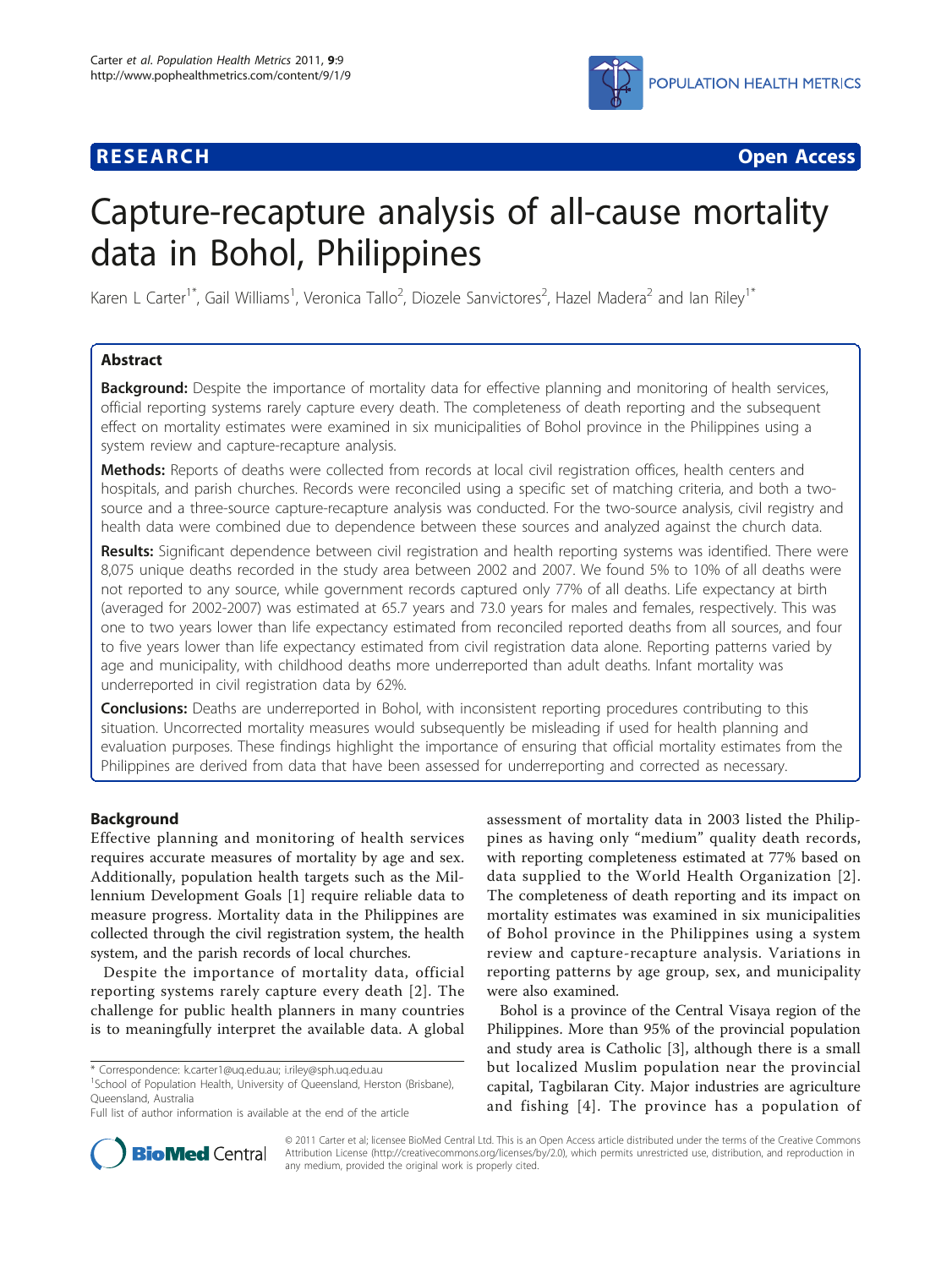approximately 1,227,809 (2007) [\[3](#page-8-0)] living in 47 municipalities and one city.

Capture-recapture analysis uses the number of deaths recorded by each combination of sources to estimate the number of unreported deaths, and therefore the estimated total number of deaths [[5](#page-8-0)]. Capture-recapture methods have been used extensively to obtain estimates of disease incidence and to assess coverage of diseasespecific surveillance systems and registers [\[6-10\]](#page-8-0). For all-cause mortality, this method provides an additional tool to quantify and correct underregistration of deaths. Other methods compare reported deaths to expected patterns based on age distribution or require repeated censuses to evaluate survival [\[11,12\]](#page-8-0).

# **Methods**

The study included Baclayon, Balilihan, Cortes, Dauis, and Panglao municipalities, and Tagbilaran city. These were selected as part of a broader study to improve existing methods for estimating mortality levels from incomplete data and verbal autopsy methods for assigning cause of death under the Gates Grand Challenges in Global Health program [\[13](#page-8-0)]. The municipalities selected were included in this larger study due to their proximity and subsequent access to hospitals in Tagbilaran city.

#### System review

A system review was conducted to assess data collection and management within municipal mortality reporting systems. The review comprised observation and mapping of processes; examination of forms, policy documents, and electronic systems; and key informant interviews held with local civil registrars, health officers and health center staff, hospital staff, church officials, cemetery managers, and staff of the provincial branch of the National Statistics Office (NSO).

#### Data Collection

Project staff visited local civil registration offices, health centers and hospitals, and parish churches regularly during 2006-2007 and extracted death report data from log books and registers using a standard form. Key variables collected were: municipality of report, municipality of residence, name of agency, nature of agency (local civil registry [LCR], health center [HC], or church), full name, sex, date of birth, date and place of death, and age at death. Population by age group, sex, and municipality was derived from the 2000 [[14\]](#page-8-0) and 2007 [[15](#page-8-0)] censuses using exponential interpolation to provide estimates for intermediate years.

#### Data reconciliation

Each death was assigned a unique number. Records were reconciled to create a single list of unique deaths indicating source(s) in which each was recorded. Project staff manually matched deaths by comparing data extraction forms from all sources. At least three of five criteria had to be met for records to be considered a match: same full name (minor variations in spelling, variations in name order or a phonetic match were allowed), age at death within one year, date of death within five days, same municipality of residence, or same sex. If more than one record was found as a match, each record was required to share three criteria with another record for the individual. A large number of church records could not be matched because of incomplete entries, and it was consequently decided that outstanding records matching on full name and date of death would also be included. Records were then entered into an Access database [\[16](#page-8-0)] that was analyzed to confirm all matches met stated criteria and no matches had been missed, to remove duplicate records, and to correct minor data entry errors. Deaths with missing age for a particular source were redistributed according to two imputed age distributions: (a) for that source, and (b) for all sources combined. In cases where matched records did not have identical municipality or age at death, these variables were recorded separately, and sensitivity analyses were used to examine the influence of such mismatches.

The following measures of mortality were calculated using standard methods [[12](#page-8-0)]: age-specific mortality rate; infant mortality rate (IMR) (probability of dying before 1 year of age); childhood mortality (probability of dying before 5 years of age); adult mortality (probability of dying between 15 and 59 years of age inclusive); and life expectancy at birth (LE).

#### Two-source capture-recapture analysis

A key assumption in a two-source analysis is that sources are independent, i.e., reporting to one source does not influence the chance of the event being reported to the other source [\[17](#page-8-0)-[19\]](#page-8-0). The system review revealed that LCR and HC were highly interdependent and so they were combined; this combination is henceforth referred to as the "official" source. Unreported deaths were estimated using a two-source capturerecapture analysis of official and church sources. Data were analyzed using Excel and SAS. Under the assumption that official and church sources are independent, the number of missing deaths (x) may be estimated as bc/a, where a, b, c are the numbers of deaths found by both sources (a), only in the official records (b), and only in the church records (c) [[17\]](#page-8-0). Confidence intervals were calculated using the maximum likelihood estimator. Unreported deaths were estimated for total deaths, with subgroup analyses for sex, age, and municipality. The estimated percentage of underreporting was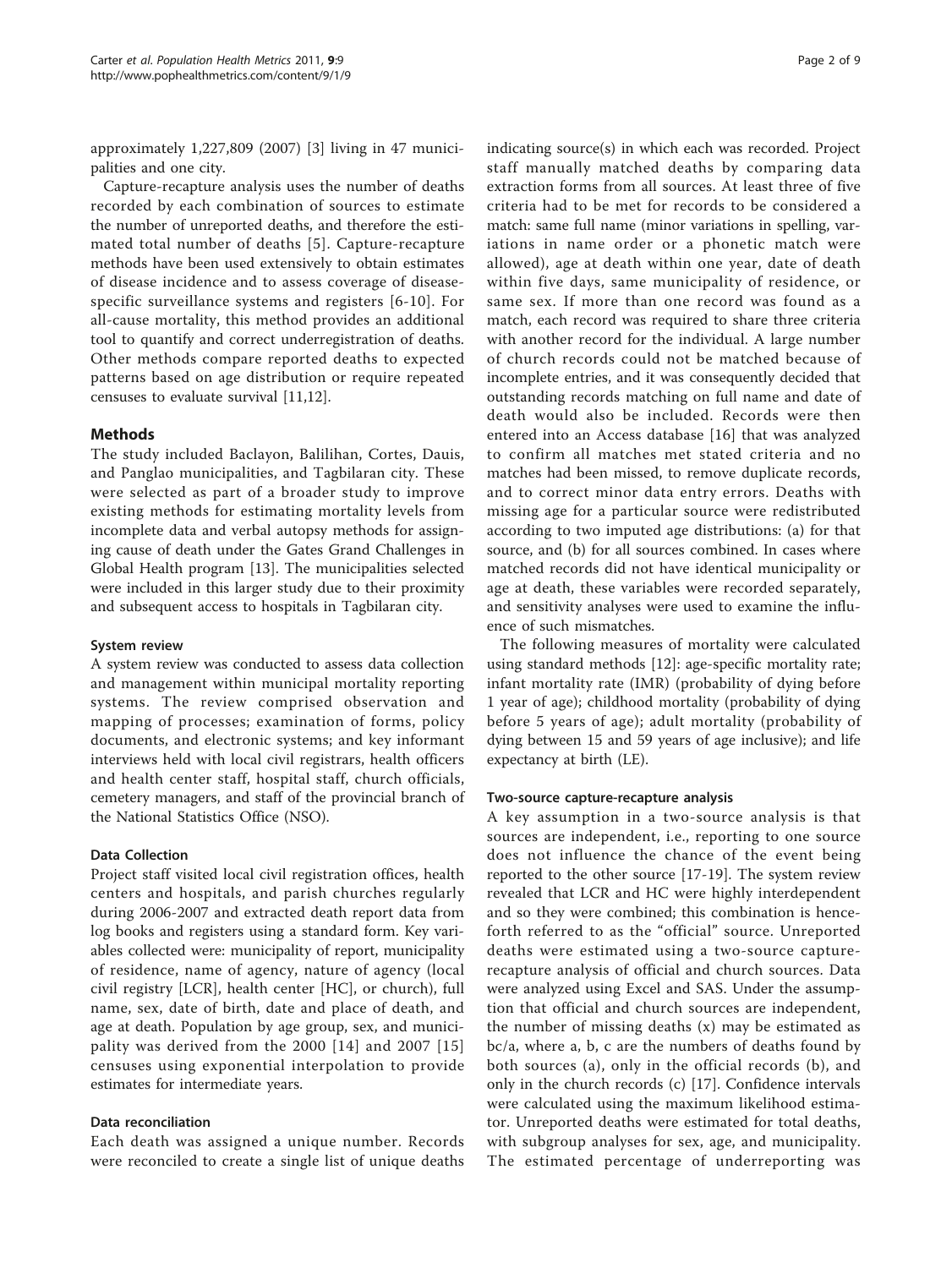<span id="page-2-0"></span>examined by subgroup to identify variation in reporting patterns. Dependence between official data and church data was assessed using the method of Hook and Regal [[20](#page-8-0)], with a value of 1 signifying sources are independent, and a positive and negative dependency between sources indicated by values less than and greater than 1, respectively.

#### Three-source capture-recapture analysis

Three-source capture-recapture analysis allows for pairwise dependence between sources [[6](#page-8-0)-[8,17\]](#page-8-0), and used LCR, HC, and church data separately. Data were analyzed using the SAS CATMOD procedure [[21\]](#page-8-0) for total deaths as well as by municipality and age group. Age was grouped as 0-4 years, 5-14 years, and 15+ years. Each three-source analysis resulted in eight possible models (Table 1). The minimal three-source model uses three parameters, one for each source, and assumes independence of all sources [[7,17](#page-8-0)]. An extended model incorporates three additional parameters, which allows the estimation of the three possible pair-wise dependencies (LCR and HC, LCR and church, and HC and church), generating three models with a single pair-wise dependency combination, and three models incorporating two pair-wise dependencies. The "saturated model" has an additional parameter for modification of each pair-wise dependence by the third source [[7,17\]](#page-8-0). Models were selected on the basis of the system evaluation (qualitative assessment) and statistical criteria such as the significance of associations between sources (using likelihood ratio tests) and goodness-of-fit criteria (Bayesian Information Criterion (BIC) and the Akaike Information Criterion (AIC)) [\[17\]](#page-8-0). Excel and STATA were used for analysis [\[22](#page-8-0)].

# Final mortality estimates

Final estimates of the total number of deaths were derived from both the two- and three-source analyses. Models derived from each of these were assessed for

plausibility and fit based on the statistical techniques described above and the system assessment. Measures of mortality, including IMR, childhood mortality, LE, and adult mortality, were then recalculated using the corrected estimates.

# Results

#### System Analysis

Filipino legislation [\[23](#page-8-0),[24\]](#page-8-0) requires families of the deceased person, regardless of the cause of death, to obtain a medical certificate of death and to present this to the Local Civil Registrar to obtain an official death certificate prior to burial. Nearly all funerals are overseen by the local Catholic Church, which also keeps a record of deaths. Stillbirths are recorded using separate forms and do not appear on the death registers.

At the local registry office, the death is recorded in the register book and a death certificate issued to the family. A copy of the death certificate is sent to the National Statistics Office along with an electronic file if the municipality also maintains an electronic database. Health records may be derived from clinic log books, hospital separation data, or the medical certificate of death. While any medical practitioner can issue a certificate of death, Filipino law requires that each medical certificate of death is submitted to the local municipal health officer for review and signature [[24\]](#page-8-0). A record of the death should be available from the health center even if the medical certificate was not originally issued there. Church records include the name of the deceased, date of death, age at death, usual place of residence, and place of death. These records are maintained in a standardized format as set out in log books sold to the parishes through the church hierarchy.

The system review demonstrated significant dependence in the reporting of deaths between the LCR and the HC. Families often approached both health and civil registry offices independently, but medical certificates of death were also forwarded directly by several municipal

Table 1 Models from three-source capture-recapture analysis (all ages) for Bohol study area, 2002-2007

| Model*          | d.f | G <sub>2</sub> | p-value  | <b>AIC</b> | <b>BIC</b> | Estimator (x) | Total (N) | Lower 95% CI | Upper 95% Cl |
|-----------------|-----|----------------|----------|------------|------------|---------------|-----------|--------------|--------------|
| Independent     |     | 1900.00        | < 0.0001 | 1894       | 1879       | 147           | 8222      | 8208         | 8236         |
| $1 - 2$         |     | 77.43          | < 0.0001 | 73         | 63         | 382           | 8457      | 8422         | 8493         |
| $1 - 3$         |     | 1800.00        | < 0.0001 | 1796       | 1786       | 69            | 8144      | 8130         | 8157         |
| $2 - 3$         |     | 1900.00        | < 0.0001 | 1896       | 1886       | 148           | 8223      | 8206         | 8240         |
| $1 - 2, 1 - 3$  |     | 69.75          | < 0.0001 | 68         | 63         | 520           | 8595      | 8476         | 8715         |
| $1-2, 2-3$      |     | 16.50          | < 0.0001 | 15         | 9          | 552           | 8627      | 8560         | 8695         |
| $1-3, 2-3$      |     | 1800.00        | < 0.0001 | 798        | 1793       | 62            | 8137      | 8123         | 8150         |
| $1-2, 1-3, 2-3$ | 0   | $-0.0002$      | .000     | 0          | 0          | 908           | 8983      | 8748         | 9218         |

Source 1 - LCR data; Source 2 - health data; Source 3 - church data.

\* Notation indicates associations between sources taken into account by the model, i.e., the 1-2 model accounts only for an association between source 1 (LCR) and source 2 (health center).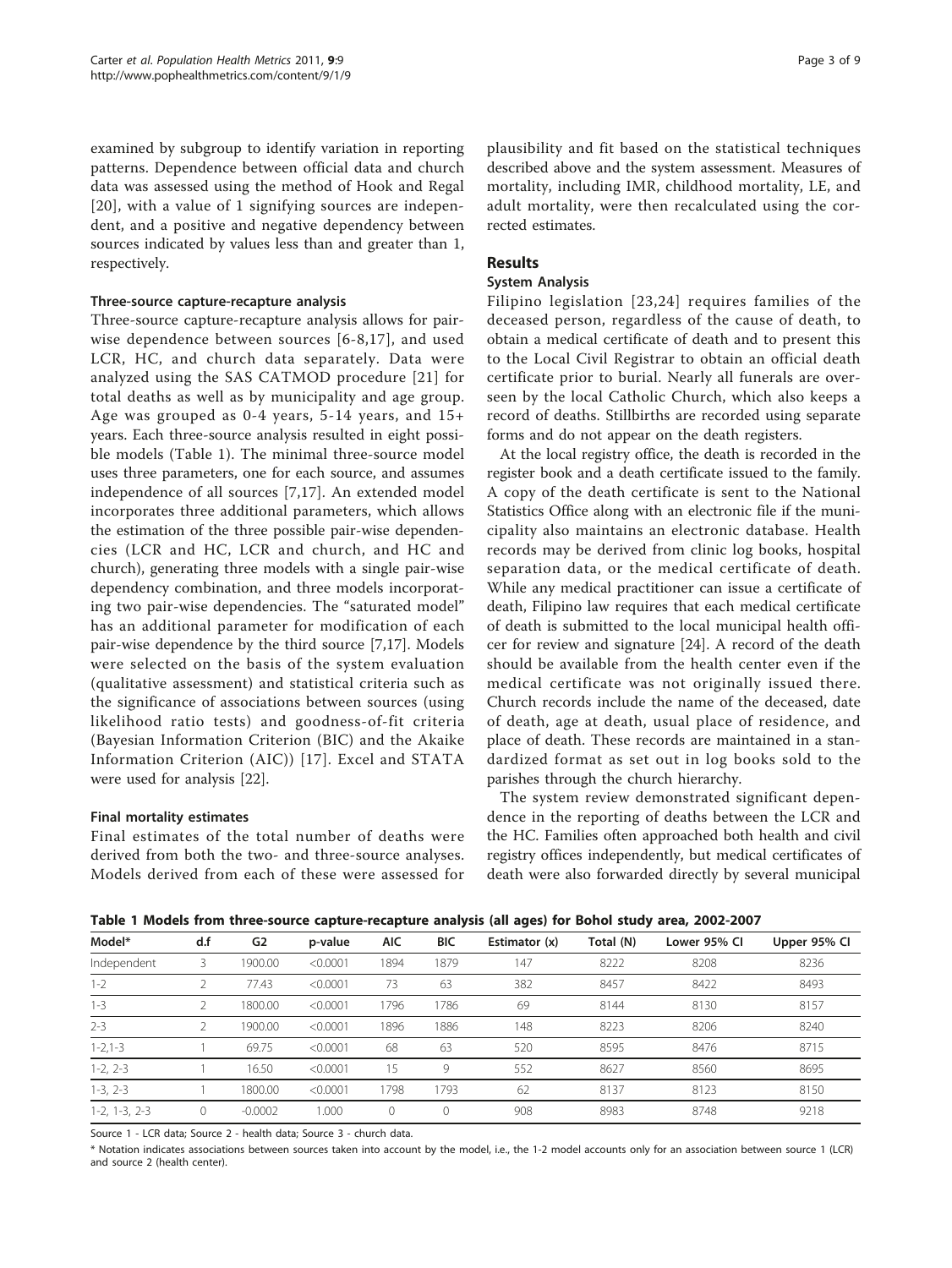health offices to the LCR. HCs either recorded deaths directly from the medical certificate of death at the time it was issued or reviewed, or else kept no record of the death at that time and later relied on either a monthly report of deaths from the LCR or on the family returning a copy of the official death certificate to the health office after registration. There was no official contact between the churches and government offices and no apparent dependence in reporting practices.

In practice, there was considerable variation in reporting processes across the six municipalities. Noted variations included whether families were required to first report the information to the local registrar or health center, whether there was someone present at the health center who could certify cause of death, and the charges associated with reporting. Practices for dealing with the nonavailability of a medical officer to sign the medical certificate also varied. Panglao and Dauis had a reciprocal arrangement between their health centers. In Cortes, the mayor was the alternative authorized person, while in the other municipalities, the reporting waited until the doctor returned.

# Observed Deaths

Combining all sources, 8,075 unique deaths were recorded in the study area between 2002 and 2007, giving an observed crude mortality rate of 7.06 deaths per 1,000 population. Official sources (LCR and HC) recorded 6,696 (83%) of these deaths for a crude mortality rate of 5.85 deaths per 1,000 population. Of the officially recorded deaths (6,696), 6,297 (94%) were recorded by the LCR, and 4,999 (75%) by the HC. The church recorded 6,621 deaths.

Observed LE at birth for the study area (2000-2007) was 67.3 years for males and 74.2 years for females. IMR was 19.2 deaths per 1,000 live births for both males and females, with childhood mortality 23.2 and 23.5 deaths per 1,000 live births for males and females, respectively.

# Two-source capture-recapture analysis

The overall two-source analysis of aggregated official records and church records estimated a total of 8,151 deaths in the study area for 2002-2007. Aggregation of subgroup analyses within strata of age and municipality provided estimates that differed little from the overall estimate. Sensitivity analyses revealed that the source of information on age and municipality (in cases of nonmatch on these) did not affect results, and the LCR record was used wherever possible to assign values. Official data were found to be virtually independent from church data, with dependence coefficient values greater than 0.99.

Recording completeness varied by age (Figure [1\)](#page-4-0), with child deaths less likely to be recorded than adult deaths. Age had the greatest effect on health center records. Both official sources of data showed increasing completeness with increasing age at death. Variations in reporting by age were not consistent across municipalities. Childhood deaths were less likely to be recorded in Baclayon, Dauis, and Panglao than in the other municipalities.

# Three-source capture-recapture analysis

Estimates of total deaths ranged from 8,137 to 8,983 based on aggregate data, depending on the model selected (Table [1](#page-2-0)). This equates to deaths from all sources being underregistered by 1% to 10%. Estimates of total deaths varied further when disaggregated by age group and totaled to produce an overall figure.

The saturated model was selected as the best fit (with the lowest significant value for the AIC and BIC) from the analysis of the aggregate data. This also generated the highest estimate of 8,983 total deaths (Table [1\)](#page-2-0). The next best fit falls to any of the models incorporating the association between the LCR and health data.

Pair-wise dependence between sources was, however, not consistent for all age groups. Table [2](#page-4-0) shows measures of association between the three sources and confirms the dependence identified in the system review between the LCR and health reporting systems. The odds ratio is high in the dataset as a whole (14.7) and in all three age groups. It is particularly high in persons 5- 14 years (12.39) and in persons 15 years and older (15.86). There is additional evidence, however, of an association between the other combinations of sources, although the magnitude of this association as measured by the odds ratio was much smaller (Table [2](#page-4-0)). This association reaches statistical significance in the dataset as a whole and in persons 15 years and older.

Taking both the system review and these statistical tests into account, these results did not clearly identify any one model as the only reliable solution, but rather indicated several plausible options depending on the level of age disaggregation used.

# Final mortality estimates

Six models were identified as plausible and a good fit for the data from the two- and three-source analyses. Three yielded low values, and three yielded high values for the total number of deaths (Table [3\)](#page-5-0). These models all accounted for the principal association demonstrated between the LCR and health data, and the differences in reporting by age.

The three low estimates were derived from those models that used: a) a two-source analysis (with LCR and health center data combined as a single source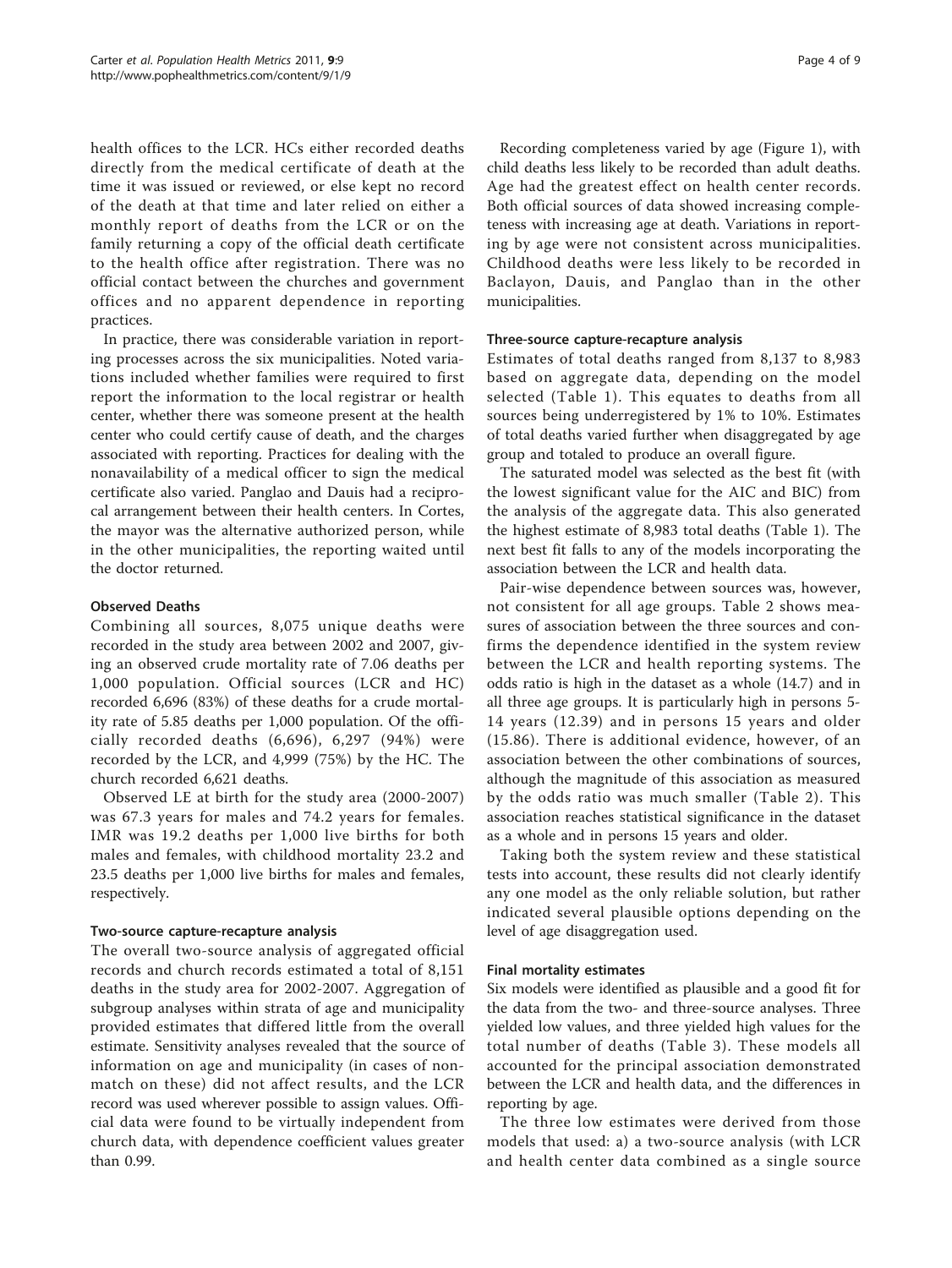<span id="page-4-0"></span>

Table 2 Association between reporting sources by age-group - three-source analysis, Bohol study area, 2002-2007

| <b>Association</b> | ΟR                    | Phi              | р        |
|--------------------|-----------------------|------------------|----------|
| $S1 * S2$          | 14.74 (12.79,17.00)   | 0.52(0.01)       | < 0.0001 |
| $S1 * S3$          | $1.64$ $(1.30, 2.08)$ | 0.06(0.02)       | < 0.0001 |
| $S2 * S3$          | 1.75 (1.53, 1.99)     | 0.11(0.01)       | < 0.0001 |
| $S1 * S2$          | 4.81 (3.26, 7.10)     | 0.36(0.04)       | < 0.0001 |
| $S1 * S3$          | $0.58$ $(0.31, 1.09)$ | $-0.11(0.06)$    | 0.0726   |
| $52 * 53$          | $0.85$ $(0.51, 1.42)$ | $-0.04(0.06)$    | 0.5373   |
| $S1 * S2$          | 12.39 (4.57,33.58)    | 0.52(0.08)       | < 0.0001 |
| $S1 * S3$          | $0.94$ $(0.17, 5.13)$ | $-0.01(0.12)$    | 0.9399   |
| $S2 * S3$          | $0.98$ $(0.36, 2.62)$ | $-0.00$ $(0.10)$ | 0.965    |
| $S1 * S2$          | 15.86 (13.42, 18.74)  | 0.50(0.01)       | < 0.0001 |
| $S1 * S3$          | 2.01 (1.54, 2.61)     | 0.08(0.02)       | < 0.0001 |
| $S2 * S3$          | 1.78 (1.55, 2.04)     | 0.11(0.01)       | < 0.0001 |
|                    |                       |                  |          |

Source 1 - LCR data, Source 2 - health data, Source 3 - church data.

against church data) including unknown age deaths (with age redistributed according to source category) by age; b) a three-source analysis with the model accounting for association between the LCR and health data using ages redistributed according to total age distribution; and c) the three-source analysis as defined in (b) with estimates calculated separately for broad age groups (<5 years, 5-14 years, and 15+ years) and summed, rather than as a single application for all ages combined.

The three high estimates were derived from models that used: a) a three-source analysis (including unknown age deaths without age distribution) using the saturated model (model accounting for an association between each possible pair of sources); b) a three-source analysis with the saturated model using ages redistributed according to total age distribution (then calculated separately for <5 years, 5-14 years, and 15+ years); and c) a three-source analysis using ages redistributed according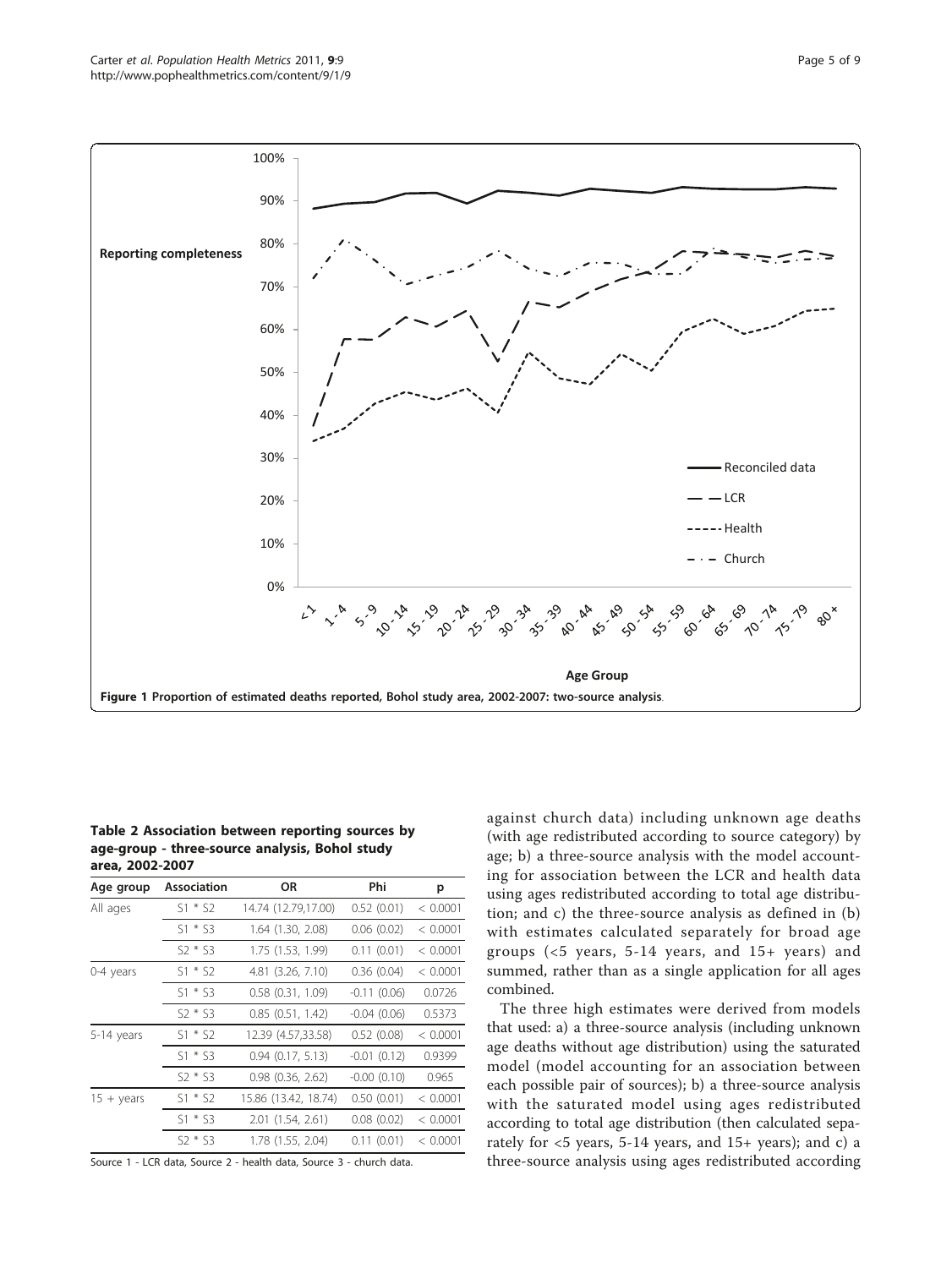<span id="page-5-0"></span>

|  | Table 3 Final estimates of total deaths by method, Bohol study area, 2002-2007 |  |  |  |  |  |  |  |
|--|--------------------------------------------------------------------------------|--|--|--|--|--|--|--|
|--|--------------------------------------------------------------------------------|--|--|--|--|--|--|--|

| Method/Model                                                                                                                                                    | <b>Total estimated deaths</b> | Crude mortality rate (deaths<br>per 1,000 population) |
|-----------------------------------------------------------------------------------------------------------------------------------------------------------------|-------------------------------|-------------------------------------------------------|
| Low estimates                                                                                                                                                   |                               |                                                       |
| 2-source analysis (combined LCR and health center) including unknown age deaths<br>(with age redistributed by source category) by age                           | 8459 (8226-8692)              | $7.39(7.19 - 7.60)$                                   |
| 3-source analysis with the 1-2 model using ages redistributed by total age distribution                                                                         | 8457 (8422-8493)              | $7.39(7.36 - 7.42)$                                   |
| 3-source analysis with the 1-2 model using ages redistributed by total age distribution<br>calculated separately for $<$ 5 yrs, 5-14 yrs, and 15+ years)        | 8481 (8413 - 8546)            | $7.41(7.35 - 7.47)$                                   |
| High estimates                                                                                                                                                  |                               |                                                       |
| 3-source analysis (including unknown age deaths without age distribution) - saturated<br>model                                                                  | 8983 (8748-9218)              | $7.85$ $(7.64 - 8.06)$                                |
| 3-source analysis with the saturated model using ages redistributed by total age<br>distribution (calculated separately for $<$ 5 yrs, 5-14 yrs, and 15+ years) | 8964 (8676 - 9305)            | $7.83$ $(7.58 - 8.13)$                                |
| 3-source analysis calculated separately for $<$ 5yrs (1-2), 5-14 yrs (1-2), and 15+ years<br>(saturated)                                                        | 9006 (8734 - 9275)            | $7.87$ $(7.63 - 8.11)$                                |
| Averages                                                                                                                                                        |                               |                                                       |
| Average of all accepted estimates with maximum 95% confidence intervals (as<br>calculated by any method)                                                        | 8725 (8354 - 9266)            | $7.62$ $(7.19 - 8.13)$                                |

to total age distribution, calculated separately for <5 years (1-2 model), 5-14 years (1-2 model), and 15+ years (saturated model) (Table 3). Low estimates equate to 5% of all deaths in the study area going unreported by any of the sources, while the high estimates set unreported deaths at 10%.

Final estimates were derived by selecting the average of both high and low models and the extreme high and low values of the 95% confidence intervals for any of these models selected. As such, total deaths in the study area for 2002-2007 are estimated to be 8,729, with a range of 8,079 to 9,445 deaths.

The final estimates for total deaths imply that for the period 2002-2007, only 77% (95% CI: 71%-83%) of deaths in the study were reported to official sources, with 93% (95% CI: 85%-100%) being reported to any source, including the church. Civil registration was only 72% complete (95% CI: 67%-78%). The crude mortality rate for the study area is therefore estimated at 7.62 deaths per 1,000 population (95% CI: 7.19-8.13). Life expectancy at birth is estimated at 65.7 years for males and 73.0 years for females, one to two years lower than life expectancy estimated from reconciled reported deaths from all sources, and four to five years lower than life expectancy estimated from civil registration data alone. The corrected IMR was 22.7 and 22.2 deaths per 1,000 live births for males and females, respectively, indicating that infant deaths were underreported from all sources by 15% and by 62% from the LCR data (Figure [2\)](#page-6-0). Childhood mortality was 27.3 and 27.1 deaths per 1,000 live births for males and females, respectively, again indicating underreporting by all sources of 13% to

15%. Adult mortality was estimated at 267.2 deaths per 1,000 population for males and 137.3 deaths per 1,000 population for females, indicating underreporting by the LCR of 24% to 29%.

# **Discussion**

These findings demonstrate that reporting of deaths in Bohol to both official and church sources is incomplete. Estimates suggest that only 77% of deaths are recorded in official LCR or health records, while 5% to 10% of all deaths are not reported to any source. Civil registration was estimated to be only 72% complete for all ages. Although the impact of underreporting of deaths on summary mortality measures such as LE at birth was in the order of four to five years, there was a much greater impact on age-specific measures of IMR and childhood mortality, which were 15% to 18% higher than those calculated from the unadjusted reconciled data. Infant deaths were underreported by 62% in the civil registration data. Adult mortality was also 11% higher than the original estimate from the reconciled data.

The three-source analysis allows for departure from the assumption of independence between sources, essential for the two-source analysis. However, the addition of any further source to the capture-recapture analysis increases the uncertainty in the estimate and the width of confidence intervals [[17,19](#page-8-0)]. The additional models generated for each possible set of associations between sources as additional sources are added [[17\]](#page-8-0) results in a greater onus on researchers to select an appropriate model based on their knowledge of the reporting systems. Conducting the three-source analysis is therefore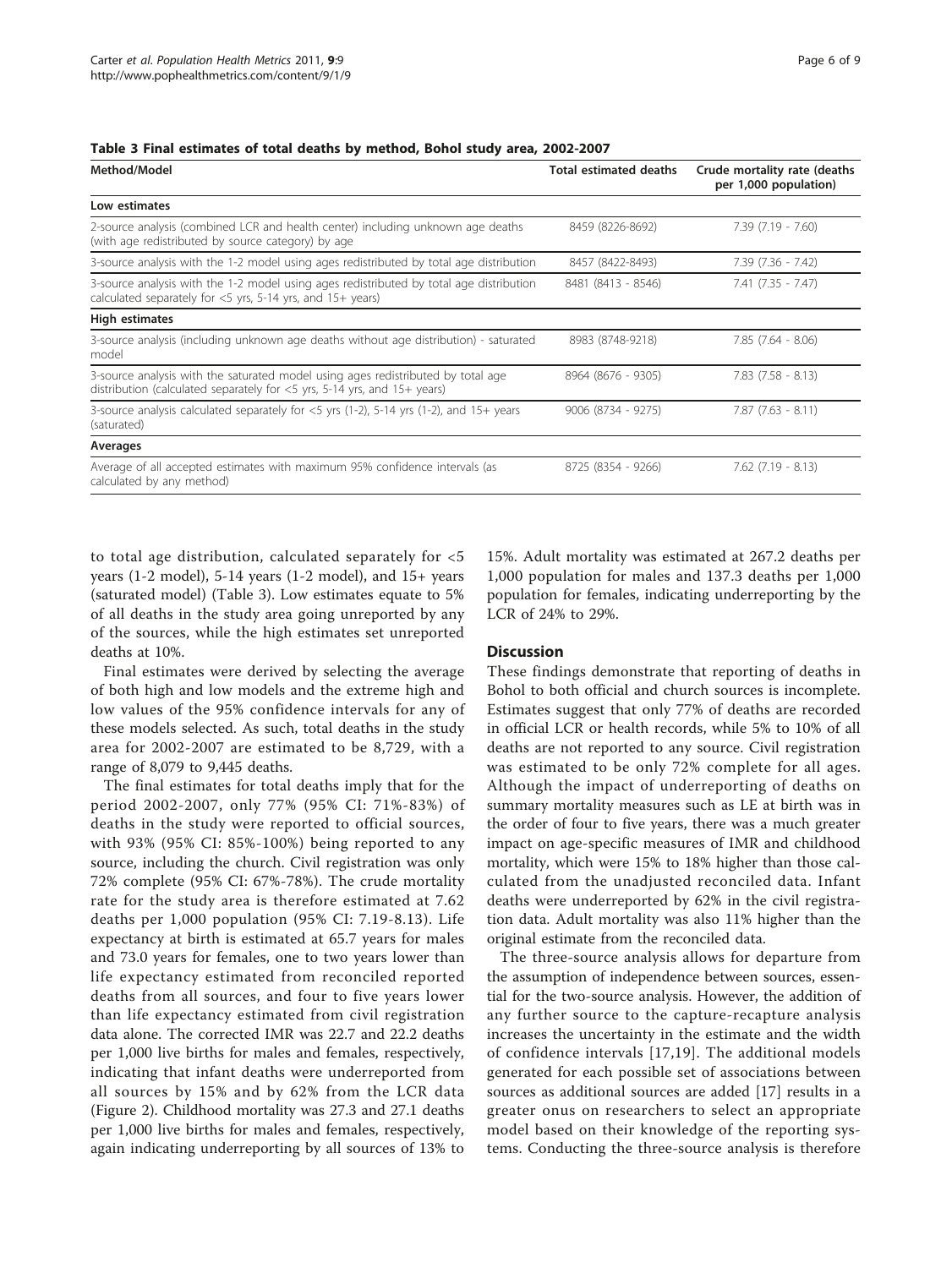<span id="page-6-0"></span>

only justified if the third source contributes deaths not recorded by the other two sources to the analysis. The two-source analysis found very weak association between official and church records. Although the three-source analysis confirmed this, the association was statistically significant and thus should not be ignored (Table [2\)](#page-4-0). The two-source analysis is viewed as a lower limit for the estimate of total deaths, as the association indicates that deaths reported to official sources are more likely to also be reported to the church, resulting in an underestimation of unreported deaths. The threesource results accounting for this dependence therefore range upward from the two-source estimate. Since one model cannot be identified as the only model to fit the data, the various models are used to set upper and lower limits of the estimate of unreported deaths, and therefore total deaths, for the study area.

Population estimates were derived from the 2000 [\[14](#page-8-0)] and 2007 [[15\]](#page-8-0) censuses, using linear interpolation to provide estimates for intermediate years, and are thus more likely to have overestimated the population for intermediate years, biasing mortality rates downward. The broad matching criteria used to reconcile the data sources and multiple checks of the matching process minimize the risk of significant errors in the reconciliation of data sources. Further, in this setting, undermatching due to incomplete data is more likely than overmatching. This would lead to overestimation of the

number of deaths not reported [[17\]](#page-8-0), and therefore lead to an inflated estimate of mortality, thus supporting the use of the higher estimates of total deaths as an upper limit.

The small number of deaths in the study area meant that while disaggregation by 5-year age group or municipality was possible with the two-source analysis, many of the results became unstable when the data were either disaggregated further by year, or when the official sources were separated for the three-source analysis. The two-source analysis was therefore used to assess variations in reporting patterns. The important difference in reporting completeness between childhood deaths and adult deaths was accounted for in the threesource analysis by disaggregating data by broader age groups (0-4, 5-14, and 15+ years).

Capture-recapture analysis requires that: the record sources capture deaths from the same population, the population is closed, and that every death has the same probability of being reported [\[17,18\]](#page-8-0). The analysis is also affected by the dependence between the data sources, with independence required for an accurate result from a two-source analysis. These conditions, however, are rarely fully met with human populations, and such analysis therefore requires a solid understanding of reporting systems in order to assess the magnitude of any dependence and population movements in or out of the area. In the Bohol study area, while the population is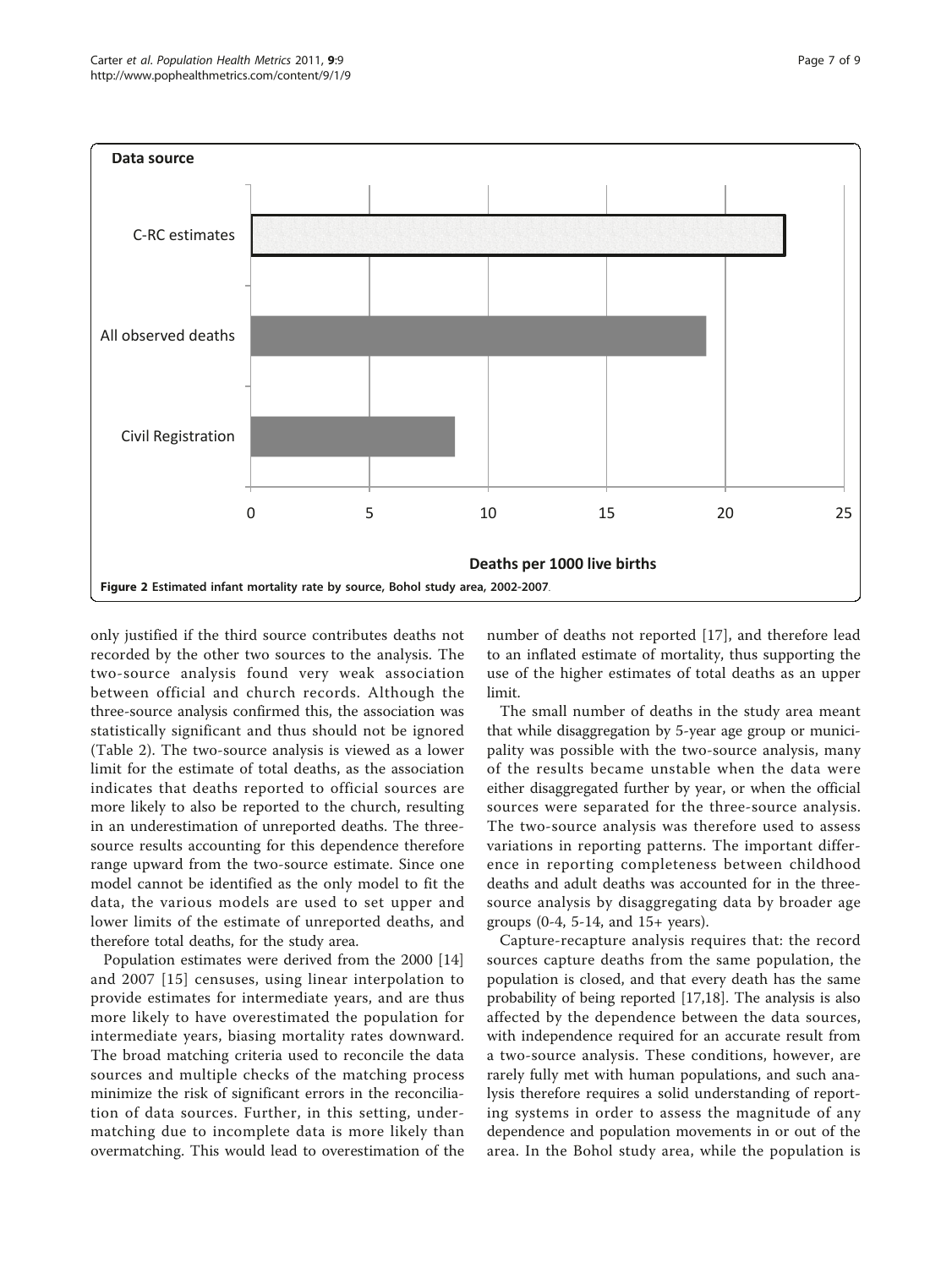not strictly closed, migration both in and out is low, with the latest census reporting an annual growth rate of 1.06 percent for the period 2000 to 2007, although most of this change is accounted for through births and deaths [[3](#page-8-0)]. Dependence between the LCR and health reporting systems was accounted for in both the twoand three-source analyses, and the high proportion of Catholics in the study population meant that for nearly all deaths, there was a reasonable potential for that death to be reported to the local parish and thus be included in this study. As such, while there were minor deviations from the assumed conditions for a capturerecapture analysis, Bohol is an ideal situation in which to conduct this analysis, and results are highly unlikely to have been affected by assumptions of the method being violated. The selection of municipalities based on proximity to the urban center of Tagbilaran would likely result in the estimates of completeness presented here being considered a best-case scenario, with reporting from outlying areas likely to be even less complete. Additionally, the gender and age distribution in these areas is almost identical to that for the broader province [[14,15](#page-8-0)], suggesting that there is some generalizability to the local area. However, the variation in reporting patterns and procedures by municipality identified by this study, despite national legislation and procedural policy, indicates that it is not appropriate to apply these findings and assessment to other areas of the Philippines without an understanding of reporting processes at a local level.

While there have been very few studies on reporting completeness in the Philippines, our findings of reporting completeness to official sources are consistent with a 2003 evaluation of mortality data in the Philippines based on data obtained by the World Health Organization [[2](#page-8-0)]. Completeness of death registration is often assessed as part of the analyses of census data; however, this has not been reported in either of the two most recent censuses, 2000 and 2007, in the Philippines [[14,15\]](#page-8-0). Although estimates for this study were calculated from only six of the 48 municipalities in Bohol, they are significantly higher than official published estimates that put IMR for Bohol province at 14.6 in 2000 and 8.53 in 2004 [\[4](#page-8-0)]. Published estimates of LE at birth for Bohol vary, with estimates for 2000-2005 from official sources in the Philippines ranging from 65.3 to 68.19 for males and 71.0 to 72.9 for females (2000-2005) [[3,4](#page-8-0)]. LE estimates from this study are consistent with the lower published estimates from the National Statistics Office (NSO) for males, but are higher than the published estimates for females [[3\]](#page-8-0). As both sets of published data are derived from civil registration within the province, it is probable that estimates released by the NSO have been corrected for some undercounting in the data.

#### Conclusions

This study demonstrates that even though the Philippines has national legislation and policies on death registration, there is significant underreporting of deaths to official sources in Bohol. While this had only a small impact on summary measures of mortality, such as the crude death rate and LE, the impact of underreporting on age-specific measures such as IMR and childhood mortality was much greater. Uncorrected mortality measures would subsequently be misleading if used for health planning and evaluation purposes. These findings highlight the importance of ensuring that official mortality estimates from the Philippines are derived from data that have been assessed for underreporting and corrected if necessary.

Official LCR and health sources were more incomplete that church records across nearly all age groups (Figure [1\)](#page-4-0), highlighting the potential to improve reporting to official sources by developing stronger links between local civil registrars and parish churches in this setting. Completeness of death reporting within the health system could be substantially improved by reducing losses from the system through ensuring that a copy of each medical certificate of death is either kept or entered into a logbook rather than relying on the data being returned from the LCR. Variations in local reporting practices further indicate that additional improvements in reporting completeness may be possible through adapting local practices to align with a standard national approach.

Finally, capture-recapture methods are an important tool for assessing and correcting mortality data for reporting completeness, and have been demonstrated here to provide improved understanding of mortality estimates derived from a system generally recognized to be of reasonable quality. While not an entirely new application of capture-recapture analysis, the method has potential to significantly improve our understanding of mortality in settings where multiple incomplete datasets are available, particularly in small areas (such as the small countries of the Pacific Islands or provinces of the larger countries of Asia) where it is possible for researchers to develop a strong understanding of system processes in order to make sensible decisions about both model selection and matching criteria.

#### Acknowledgements

The authors would also like to thank Dr Marilla Lucero, Dr Alvin Tan, and the other staff from the Research Institute of Tropical Medicine, Manila, working on the Bohol field site for their data collection and guidance during this work. Funding for this research was provided under the Population Health Metrics Research Consortium project of the Gates Grand Challenges in Global Health program. The funding body had no role in study design; in the collection, analysis, and interpretation of data; in the writing of the manuscript; or in the decision to submit the manuscript for publication.